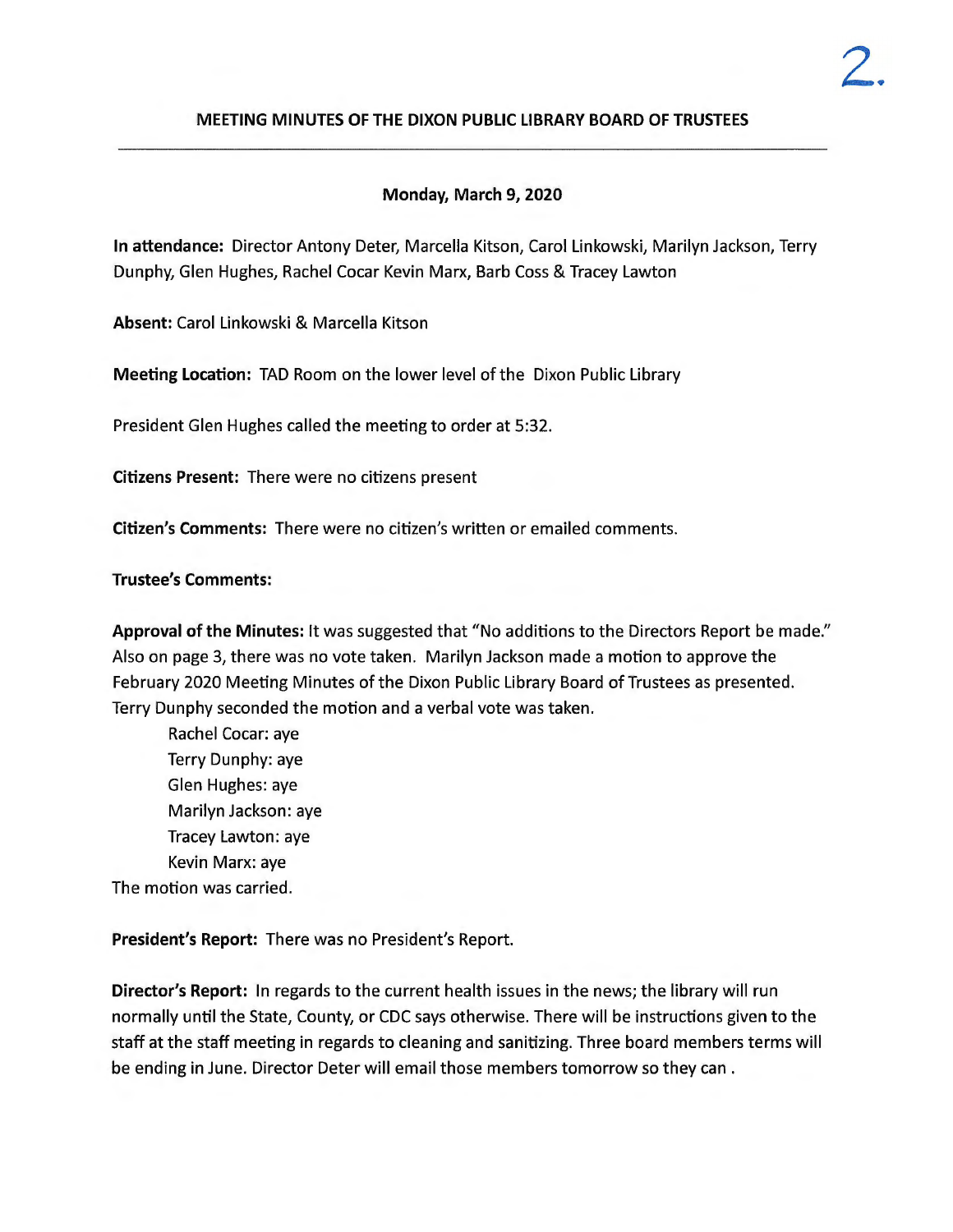# **Treasurer's Report:**

Kevin Marx made a motion to ratify the Treasurer's Report for February 2020. Marilyn Jackson seconded the motion and a verbal vote was taken:

Rachel Cocar: aye Barb Coss: aye Terry Dunphy: aye Glen Hughes: aye Marilyn Jackson: aye Tracey Lawton: aye Kevin Marx: aye The motion was carried.

**Invoices and Expenditures:** Barb Coss made a motion to ratify the Library Invoices and Expenditures for February 2020. Rachel seconded the motion and a verbal vote was taken :

Rachel Cocar: aye Barb Coss: aye Terry Dunphy: aye Glen Hughes: aye Marilyn Jackson: aye Tracey Lawton: aye Kevin Marx: aye The motion was carried.

### **Committee Reports:**

- + **Finance and Budget:** none
- + **Building and Grounds:** none
- + **Personnel and Salary:** none
- + **By-Laws, Policies, and Procedures:** none
- + **Technology and Technology Resources:** none

### **Unfinished Business:**

• In regards to Agenda Item 13c: The Policy on Political Action for employees is already complete and in the Employee Handbook (page 22). The concern about a political group using a meeting room is mute because the library does not have a meeting room. No further changes will be made in regards to Political Activity Policy.